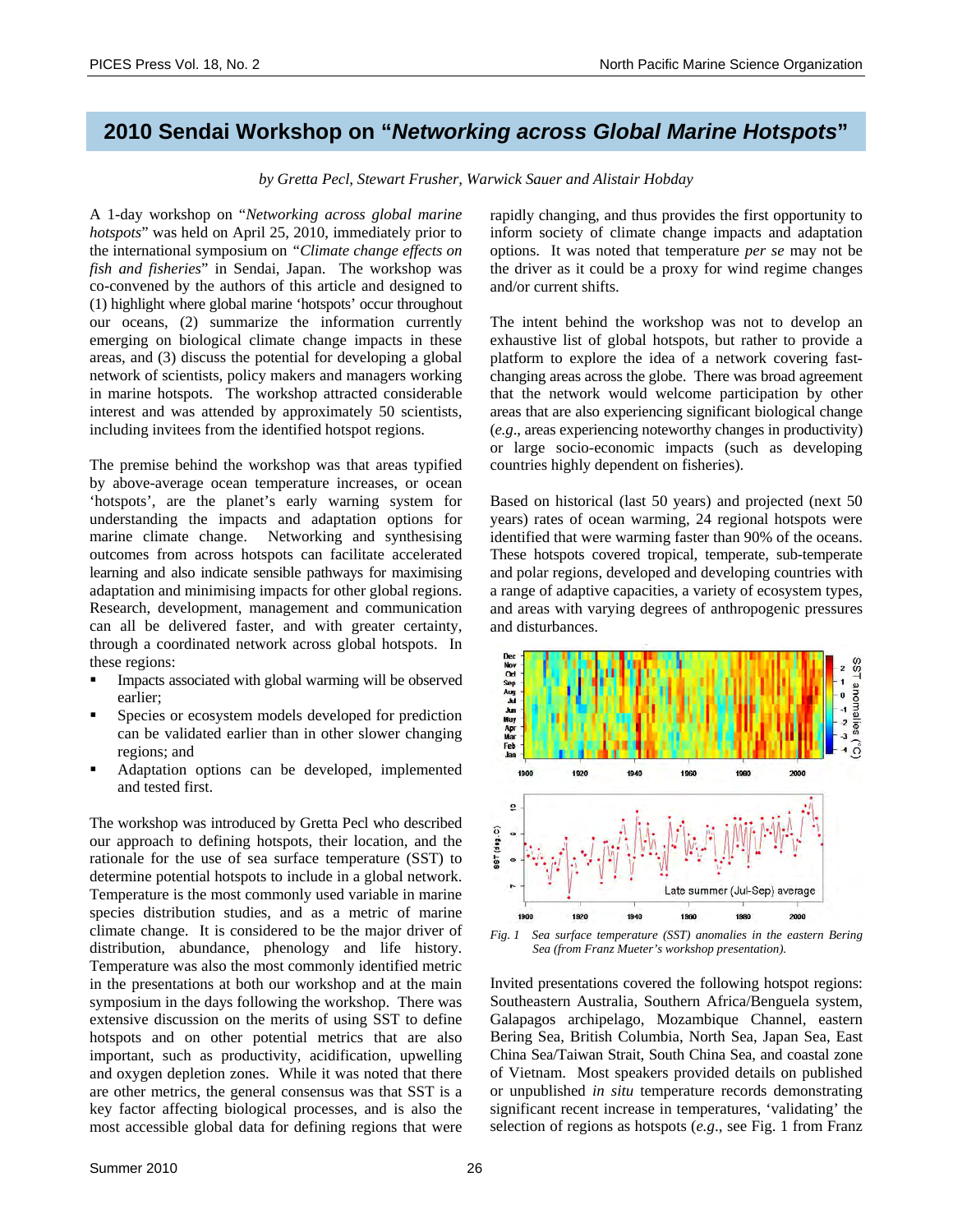Mueter's talk on the eastern Bering Sea). However, in many cases temperature either was, or was suspected to be, a proxy for current and/or wind regime changes. Common themes emerging from across these regions with high rates of temperature increase included areas of significant deoxygenation, increased frequency of harmful algal blooms, shifts in species diversity of phyto/zooplantkon communities (mainly from large to small individuals) and increased diversity and species richness of fish. Many presenters provided evidence of large-scale range shifts for a wide variety of species, including movements to deeper waters in some cases. In several regions, large changes in the distribution and abundance of range-shifting species resulted in these acting as 'invasives' creating negative ecosystem impacts (*e.g*., pipefishes in the North Sea and long-spined sea urchins in Tasmania). Interestingly, regions with naturally high climate variability were not less sensitive to climate change factors, instead appearing to be at least equally vulnerable to change and not necessarily

'pre-adapted'. For example, Kyushu in southern Japan and Galapagos archipelago both experience very large seasonal variations in temperature (11–28º and 18–30ºC, respectively), and yet have, in recent decades, undergone regime changes in the inshore areas. In several hotspots redistribution of fisheries effort and associated changes in fleet structure and operations has led to current or impending management implications for harvesting of 'shifting biomass', especially across jurisdictional boundaries.

Formal presentations were followed by a series of discussion topics. The first of these identified the value and practical functions that a global hotspot network could achieve. These were:

(1) Providing a mechanism for scientists, managers and policy makers to communicate and see how science was being translated into policy and practical adaptive management measures in those regions of the world where impacts were occurring;



*Dr. Gretta Pecl (Gretta.Pecl@utas.edu.au) is a Fulbright Fellow and a Senior Research Fellow leading several projects within the Climate Change Impacts and Adaptation Theme at the Tasmanian Aquaculture and Fisheries Institute. Her current research activity spans a range of topics, including range extensions associated with climate change, evaluating adaptation options in socio-ecological systems, assessing population and fishery responses to climate change, and using citizen science approaches for ecological monitoring and engagement (http://www.REDMAP.org.au). She was Lead Author of the recent Australian Federal Department of Climate Change interdisciplinary report into the impacts and adaptation response options for the Tasmanian Rock Lobster Fishery (http://www.climatechange.gov.au/en/publications/coastline/east-coast-rock-lobster.aspx). Gretta is currently working in Alaska for her Fulbright Fellowship, a project developed specifically to facilitate collaboration and knowledge exchange between northern and southern hemisphere marine hotspot regions.* 

*Dr. Stewart Frusher (Stewart.Frusher@utas.edu.au) is Associate Professor at the Tasmanian Aquaculture and Fisheries Institute at the University of Tasmania, where he leads the Climate Change Impacts and Adaptation for Marine Resources theme. He co-convenes the bio-physical node of Australia's Adaptation Network for Marine Biodiversity and Resources with Dr. Hobday. His interests are in providing the research to sustainably manage fisheries resources so that they continue to provide social and economic benefits to society. Stewart has extensive experience in crustacean resources and is becoming more involved in the development of interdisciplinary teams to address fisheries issues.* 

*Dr. Warwick Sauer (W.Sauer@ru.ac.za) is Professor and Head of the Department of Ichthyology and Fisheries Science at Rhodes University in South Africa. His interests are in fisheries ecology and management, particularly in the translation of science into practical fisheries management. He serves on a number of management bodies, including the International Cephalopod Advisory Council, and has been involved in numerous regional research projects covering Sub Saharan Africa and the western Indian Ocean. He currently is a member of the Project Coordination Unit for the Agulhas and Somali Large Marine Ecosystem Project, and coordinates training and capacity building initiatives across the Agulhas region.* 

*Dr. Alistair Hobday (Alistair.Hobday@csiro.au) is a Principal Research Scientist at CSIRO in Australia, and leads the Marine Climate Impacts and Adaptation research area (http://www.cmar.csiro.au/climateimpacts). His research has focused on the physical drivers and impacts of climate change on the distribution of marine species around Australia. As a result of his work on fisheries, aquaculture and biodiversity issues, Alistair has been asked to assist with development on national strategy to respond to climate risks. With Dr. Frusher, he co-convenes the bio-physical node of Australia's Adaptation Network for Marine Biodiversity and Resources. He also co-chairs of the international GLOBEC/IMBER program CLIOTOP (Climate Impacts on Top Ocean Predators).*